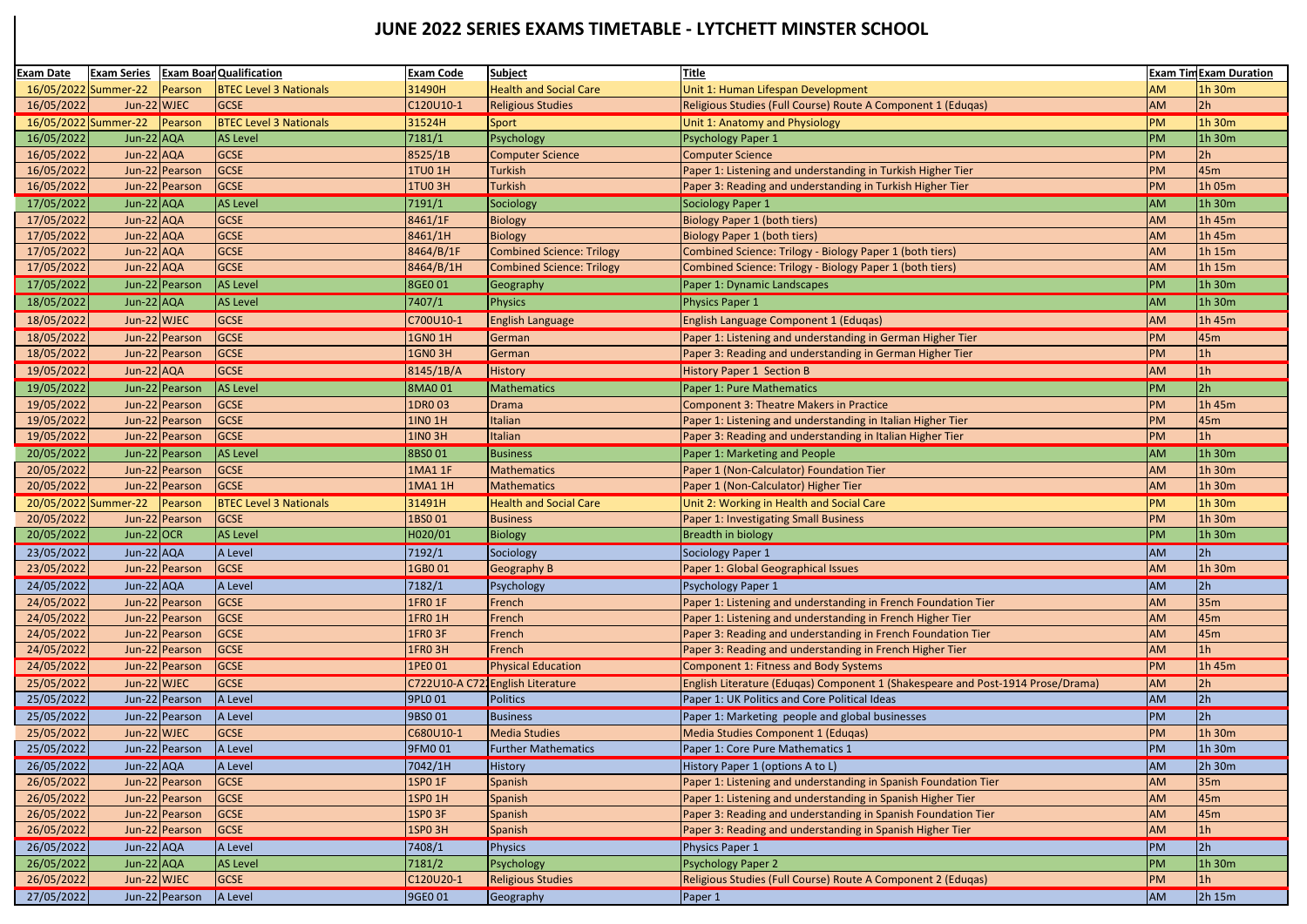| 27/05/2022           |                | Jun-22 Pearson | <b>AS Level</b>                            | 8GE0 02        | Geography                                                | Paper 2: Dynamic Places                                                       | <b>AM</b>       | 1h 45m         |
|----------------------|----------------|----------------|--------------------------------------------|----------------|----------------------------------------------------------|-------------------------------------------------------------------------------|-----------------|----------------|
| 27/05/2022           | $Jun-22$ $AQA$ |                | <b>GCSE</b>                                | 8462/1F        | Chemistry                                                | Chemistry Paper 1 (both tiers)                                                | AM              | 1h 45m         |
| 27/05/2022           | $Jun-22$ $AQA$ |                | <b>GCSE</b>                                | 8462/1H        | Chemistry                                                | Chemistry Paper 1 (both tiers)                                                | <b>AM</b>       | 1h 45m         |
| 27/05/2022           | $Jun-22$ $AQA$ |                | <b>GCSE</b>                                | 8464/C/1F      | <b>Combined Science: Trilogy</b>                         | Combined Science: Trilogy - Chemistry Paper 1 (both tiers)                    | AM              | 1h 15m         |
| 27/05/2022           | Jun-22 AQA     |                | <b>GCSE</b>                                | 8464/C/1H      | Combined Science: Trilogy                                | Combined Science: Trilogy - Chemistry Paper 1 (both tiers)                    | <b>AM</b>       | 1h 15m         |
| 27/05/2022           | Jun-22 $AQA$   |                | <b>AS Level</b>                            | 7191/2         | Sociology                                                | Sociology Paper 2                                                             | <b>PM</b>       | 1h 30m         |
| 27/05/2022           | $Jun-22$ $AQA$ |                | <b>GCSE</b>                                | 8525/2         | Computer Science                                         | <b>Computer Science</b>                                                       | PM              | 1h 45m         |
| 06/06/2022 Summer-22 |                | <b>WJEC</b>    | <b>Applied Certificates &amp; Diplomas</b> | 4563UB0-1      | <b>Food Science &amp; Nutrition</b>                      | Food Science & Nutrition Unit 1 Meeting Nutritional Needs of Specific Groups  | <b>AM</b>       | 1h 45m         |
| 06/06/2022 Summer-22 |                | Pearson        | <b>BTEC Level 3 Nationals</b>              | 31814H         | <b>Sport and Exercise Science</b>                        | <b>Unit 2: Functional Anatomy</b>                                             | <b>AM</b>       | 1h 30m         |
| 06/06/2022           | Jun-22 $AQA$   |                | <b>AS Level</b>                            | 7407/2         | Physics                                                  | <b>Physics Paper 2</b>                                                        | AM              | 1h 30m         |
| 06/06/2022           |                | Jun-22 Pearson | <b>GCSE</b>                                | <b>1GN04H</b>  | German                                                   | Paper 4: Writing in German Higher Tier                                        | <b>AM</b>       | 1h 20m         |
| 06/06/2022 Summer-22 |                | Pearson        | <b>BTEC Level 3 Nationals</b>              | 31493H         | <b>Health and Social Care</b>                            | Unit 3: Anatomy and Physiology for Health and Social Care                     | <b>PM</b>       | 1h 30m         |
| 06/06/2022           |                | Jun-22 Pearson | <b>GCSE</b>                                | <b>1TU04H</b>  | <b>Turkish</b>                                           | Paper 4: Writing in Turkish Higher Tier                                       | <b>PM</b>       | 1h 25m         |
| 07/06/2022           | Jun-22 $AQA$   |                | A Level                                    | 7712/1         | English Literature A                                     | English Literature A Paper 1                                                  | <b>AM</b>       | 3h             |
| 07/06/2022           |                | Jun-22 Pearson | <b>AS Level</b>                            | <b>8BSO 02</b> | <b>Business</b>                                          | Paper 2: Managing Business Activities                                         | <b>AM</b>       | 1h 30m         |
| 07/06/2022           |                | Jun-22 Pearson | <b>GCSE</b>                                | <b>1MA1 2F</b> | Mathematics                                              | Paper 2 (Calculator) Foundation Tier                                          | <b>AM</b>       | 1h 30m         |
| 07/06/2022           |                | Jun-22 Pearson | <b>GCSE</b>                                | <b>1MA1 2H</b> | Mathematics                                              | Paper 2 (Calculator) Higher Tier                                              | <b>AM</b>       | 1h 30m         |
| 07/06/2022           |                | Jun-22 Pearson | A Level                                    | 9MA0 01        | Mathematics                                              | Paper 1: Pure Mathematics 1                                                   | <b>PM</b>       | 2h             |
| 07/06/2022           | Jun-22 AQA     |                | A Level                                    | 7192/2         | Sociology                                                | Sociology Paper 2                                                             | <b>PM</b>       | 2h             |
| 07/06/2022           |                | Jun-22 Pearson | <b>GCSE</b>                                | 1GB0 02        | Geography B                                              | Paper 2: UK Geographical Issues                                               | PM              | $1h$ 30m       |
| 08/06/2022           | Jun-22 $AQA$   |                | A Level                                    | 7182/2         | Psychology                                               | Psychology Paper 2                                                            | <b>AM</b>       | 2h             |
| 08/06/2022           | Jun-22 WJEC    |                | <b>GCSE</b>                                | C722U20-A-C    | <b>English Literature</b>                                | English Literature Component 2 (Eduqas)                                       | <b>AM</b>       | 2h             |
|                      |                |                |                                            |                |                                                          |                                                                               |                 |                |
| 08/06/2022           |                | Jun-22 Pearson | A Level                                    | 9FM0 02        | <b>Further Mathematics</b>                               | Paper 2: Core Pure Mathematics 2                                              | PM              | 1h 30m         |
| 08/06/2022           |                | Jun-22 Pearson | A Level                                    | 9GE0 02        | Geography                                                | Paper 2                                                                       | PM              | 2h 15m         |
| 08/06/2022           |                | Jun-22 Pearson | <b>AS Level</b>                            | <b>8MA002</b>  | Mathematics                                              | Paper 2: Statistics and Mechanics                                             | <b>PM</b><br>PM | 1h 15m         |
| 08/06/2022           | Jun-22 WJEC    |                | <b>GCSE</b>                                | C120U30-70-1   | Religious Studies                                        | Religious Studies (Full Course) Route A Component 3 (Options 1 to 5) (Eduqas) |                 | 1 <sub>h</sub> |
| 09/06/2022           |                | Jun-22 Pearson | A Level                                    | 9BS0 02        | <b>Business</b>                                          | Paper 2: Business activities decisions and strategy                           | <b>AM</b>       | 2h             |
| 09/06/2022           | Jun-22 WJEC    |                | <b>GCE</b>                                 | A120UA0-F0-1   | Religious Studies                                        | Religious Studies A Level Component 1 (Options A to F) (Edugas)               | <b>AM</b>       | 2h             |
| 09/06/2022           | $Jun-22$ $AQA$ |                | <b>GCSE</b>                                | 8145/1A/A      | History                                                  | <b>History Paper 1 Section A</b>                                              | AM              | 1 <sub>h</sub> |
| 09/06/2022           | $Jun-22$ $AQA$ |                | <b>GCSE</b>                                | 8145/1A/B      | <b>History</b>                                           | <b>History Paper 1 Section A</b>                                              | <b>AM</b>       | 1 <sub>h</sub> |
| 09/06/2022           | Jun-22 $OCR$   |                | A Level                                    | H420/01        | Biology                                                  | <b>Biological processes</b>                                                   | PM              | 2h 15m         |
| 09/06/2022           | Jun-22 $AQA$   |                | A Level                                    | 7552/1         | Design and Technology: Product Desig D&T: Product Design |                                                                               | <b>PM</b>       | 2h 30m         |
| 09/06/2022           |                | Jun-22 Pearson | A Level                                    | 9DR0 03        | Drama And Theatre                                        | Component 3: Theatre Makers in Practice                                       | <b>PM</b>       | 2h 30m         |
| 09/06/2022           | Jun-22 $OCR$   |                | <b>AS Level</b>                            | H020/02        | <b>Biology</b>                                           | Depth in biology                                                              | PM              | 1h 30m         |
| 09/06/2022           |                | Jun-22 Pearson | A Level                                    | 9PLO 02        | Politics                                                 | Paper 2: UK Government and Non-core Political Ideas                           | <b>PM</b>       | 2h             |
| 09/06/2022           | $Jun-22$ $AQA$ |                | <b>GCSE</b>                                | 8464/P/1F      | <b>Combined Science: Trilogy</b>                         | Combined Science: Trilogy - Physics Paper 1 (both tiers)                      | PM              | 1h 15m         |
| 09/06/2022           | $Jun-22$ $AQA$ |                | <b>GCSE</b>                                | 8464/P/1H      | <b>Combined Science: Trilogy</b>                         | Combined Science: Trilogy - Physics Paper 1 (both tiers)                      | <b>PM</b>       | 1h 15m         |
| 09/06/2022           | $Jun-22$ $AQA$ |                | <b>GCSE</b>                                | 8463/1F        | Physics                                                  | Physics Paper 1 (both tiers)                                                  | <b>PM</b>       | 1h 45m         |
| 09/06/2022           | $Jun-22$ $AQA$ |                | <b>GCSE</b>                                | 8463/1H        | Physics                                                  | Physics Paper 1 (both tiers)                                                  | PM              | 1h 45m         |
| 10/06/2022           | Jun-22 AQA     |                | A Level                                    | 7042/2S        | History                                                  | History Paper 2 (options A to T)                                              | <b>AM</b>       | 2h 30m         |
| 10/06/2022           | Jun-22 WJEC    |                | <b>GCSE</b>                                | C700U20-1      | <b>English Language</b>                                  | English Language Component 2 (Eduqas)                                         | <b>AM</b>       | 2h             |
| 10/06/2022           | Jun-22 $AQA$   |                | A Level                                    | 7408/2         | Physics                                                  | Physics Paper 2                                                               | PM              | 2h             |
| 10/06/2022           |                | Jun-22 Pearson | <b>GCSE</b>                                | 1PE0 02        | <b>Physical Education</b>                                | <b>Component 2: Health and Performance</b>                                    | PM              | 1h 15m         |
| 13/06/2022           | Jun-22 AQA     |                | A Level                                    | 7405/1         | Chemistry                                                | <b>Chemistry Paper 1</b>                                                      | <b>AM</b>       | 2h             |
| 13/06/2022           | Jun-22 $AQA$   |                | A Level                                    | 7192/3         | Sociology                                                | Sociology Paper 3                                                             | <b>AM</b>       | 2h             |
| 13/06/2022           |                | Jun-22 Pearson | <b>GCSE</b>                                | <b>1MA1 3F</b> | Mathematics                                              | Paper 3 (Calculator) Foundation Tier                                          | <b>AM</b>       | 1h 30m         |
| 13/06/2022           |                | Jun-22 Pearson | <b>GCSE</b>                                | <b>1MA13H</b>  | Mathematics                                              | Paper 3 (Calculator) Higher Tier                                              | <b>AM</b>       | 1h 30m         |
| 13/06/2022           |                | Jun-22 Pearson | <b>GCSE</b>                                | 1BS0 02        | <b>Business</b>                                          | Paper 2: Building a Business                                                  | PM              | 1h 30m         |
| 13/06/2022           | Jun-22 AQA     |                | A Level                                    | 7517/1D        | Computer Science                                         | Computer Science Paper 1 (options A to E)                                     | <b>PM</b>       | 2h 30m         |
| 14/06/2022           |                | Jun-22 Pearson | A Level                                    | 9MU003         | Music                                                    | Component 3: Appraising                                                       | <b>AM</b>       | 2h 10m         |
| 14/06/2022           | Jun-22 WJEC    |                | <b>GCE</b>                                 | A120U20-1      | Religious Studies                                        | Religious Studies A Level Component 2 (Eduqas)                                | <b>AM</b>       | 2h             |
| 14/06/2022           |                | Jun-22 Pearson | <b>GCSE</b>                                | 1GB0 03        | Geography B                                              | Paper 3: People and Environment Issues - Making Geographical Decisions        | <b>AM</b>       | 1h 30m         |
| 14/06/2022           |                | Jun-22 Pearson | A Level                                    | 9MA0 02        | Mathematics                                              | Paper 2: Pure Mathematics 2                                                   | PM              | 2h             |
| 14/06/2022           | Jun-22 WJEC    |                | <b>GCSE</b>                                | C680U20-1      | Media Studies                                            | Media Studies Component 2 (Edugas)                                            | PM              | 1h 30m         |